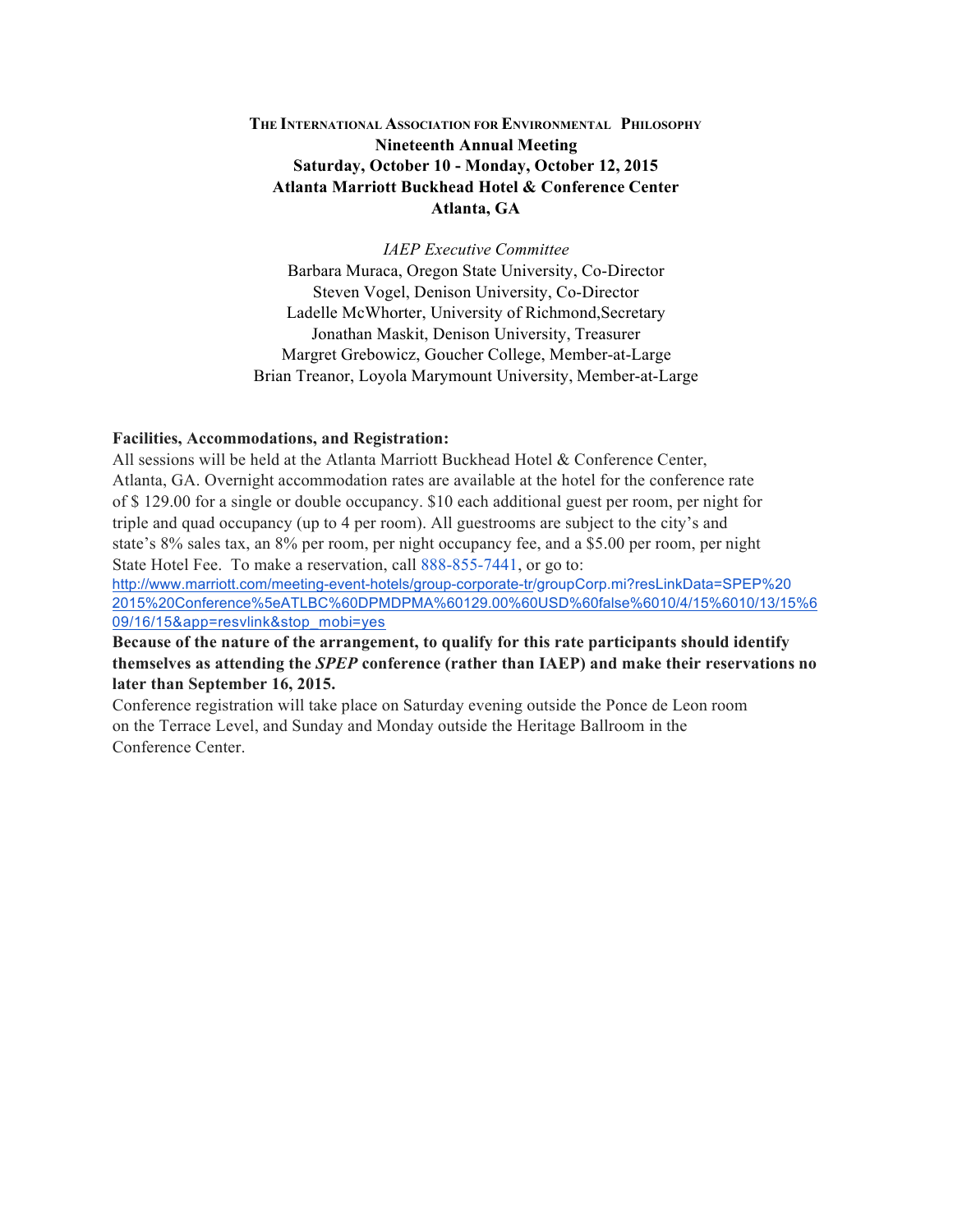#### **SATURDAY, OCTOBER 10, 2015 8:00 p.m.**

#### **IAEP KEYNOTE** Ponce de Leon

#### **NANCY TUANA** Penn State University

### **"From a Lifeboat Ethic to an Anthropocenean Sensibility"**

Introduced and Moderated by Ladelle McWhorter, University of Richmond

**9:30 p.m**. **IAEP RECEPTION** Heritage A

### **SUNDAY, OCTOBER 11, 2015**

#### **SUNDAY MORNING 9:00—10:30 a.m.**

### **Session 1: Invited Session:** *Sensing and Thinking Complexity and Process* **Dahlonega**

Moderator: Margret Grebowicz, Goucher College

"Speaking With Things: A Sympoesis of Media," Katie King, University of Maryland "Green in Other Epochs: Whitehead and the Color of Ecology," Nicholas Gaskill, Rutgers University

#### **Session 2:** *Invasion, Resistance, Conatus*

#### **Oglethorpe**

Moderator: Stephanie Jenkins, Oregon State University "Spinoza's Immanent Ontology," Oli Stephano, Stony Brook University "Re-placing Reason with / in Soliphilic Materialism," Molly Sturdevant, Saint Xavier University \*Note Change: Rebekah Sinclair is unable to attend the conference.

#### **Session 3:** *Anthropocentrists against Anthropocentrism* **Marietta**

Moderator: Brian Treanor, Loyola Marymount University

"What is the Original Face? Buddhism, Levinas, and Animality," Brian Schroeder, Rochester Institute of Technology

"Contributions of Levinas' Ethical Phenomenology to the Development of a Phenomenological Theory of Ecological Responsibility," Robert Scott, University of Georgia

"The Emergency of Thought," Yong Dou (Michael) Kim, Villanova University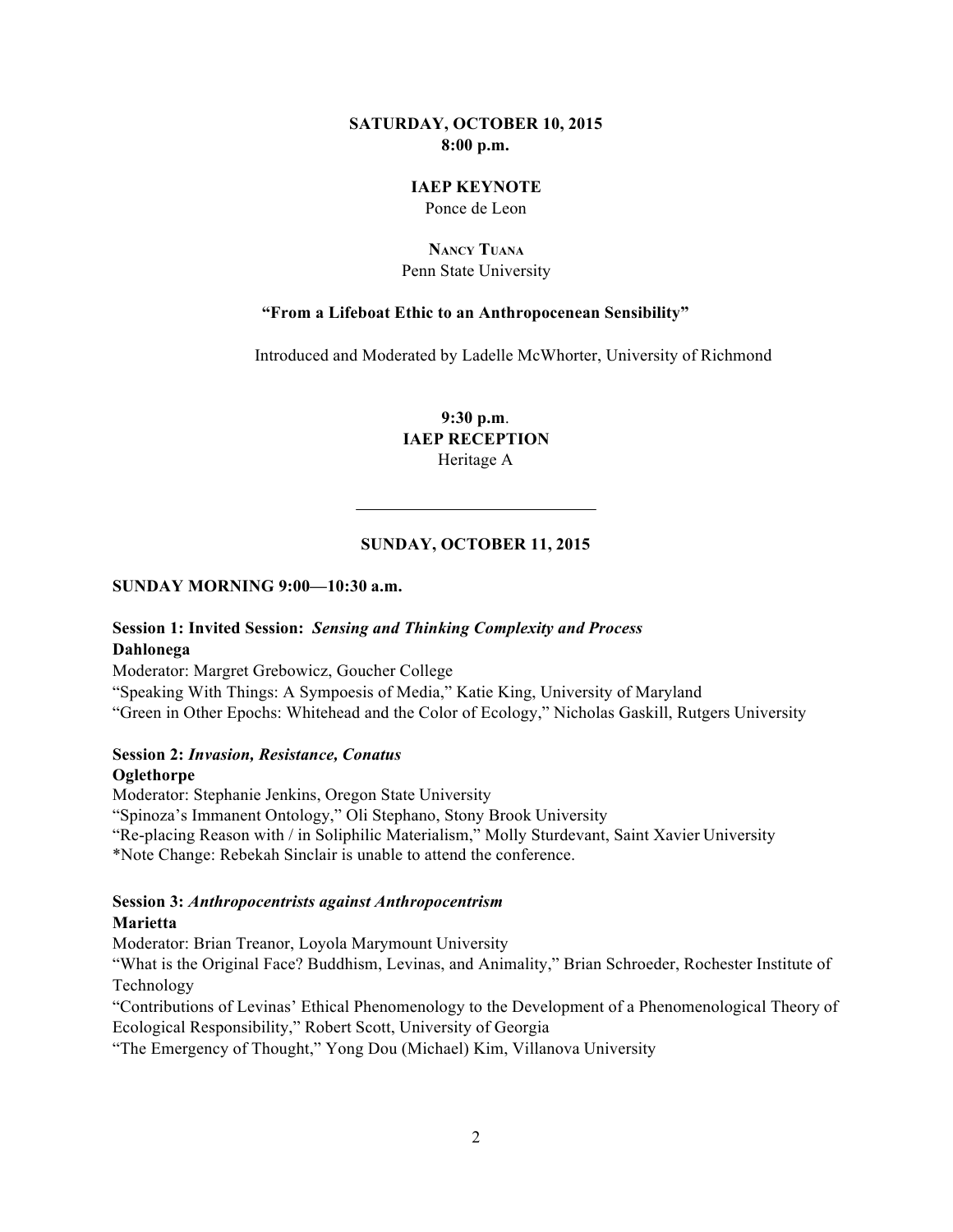# **SUNDAY MORNING 10:30 a.m.—10:45 a.m., Coffee Break In front of Heritage Ballroom**

#### **SUNDAY MORNING 10:45 a.m.—12:15 p.m.**

#### **Session 1: Panel on** *Bridging Bioethics* **Dahlonega**

Moderator: Tom Weidemeyer, Florida Atlantic University

"Re-Conceptualizing Bioethics: Public, Individual, and Environment," Jonathan Beever, University of Central Flordia

"Public Health Ethics: Bridging Medical, Public Health, and Environmental Ethics," Lisa M. Lee, Presidential Commission for the Study of Bioethical Issues

"Ecological Health and New Frontiers for Environmental Ethics, Bruce Jennings, Center for Humans and Nature

"Aging and Environment: Ethical Issues at the Interface of Aging Demographics and Environmental Challenges," Peter Whitehouse, Case Western Reserve University

### **Session 2: Invited Book Session: Bryan Bannon's** *From Mastery to Mystery* **Oglethorpe**

Moderator: Ladelle McWhorter, University of Richmond Irene Klaver, University of North Texas David Wood, Vanderbilt University Bryan Bannon, Merrimack College

### **Session 3:** *Hermeneutics, Language, and Art* **Marietta**

Moderator: Robert Melchior Figueroa, Oregon State University "Prejudice, Science, and Aesthetic Appreciation of Nature: Gadamer and Carlson on Science, Aesthetics, and Understanding," M. Joseph Aloi, University of North Texas "Natural Understanding: The Environmental Relevance of Gadamer's 'World' and 'Environment,'" Nathan Bell, University of North Texas

# **SUNDAY AFTERNOON 2:00—3:30 p.m.**

# **Session 1:** *Agency, Temporality, Freedom*

#### **Dahlonega**

Moderator: David Wood, Vanderbilt University

"A Few Good Men, A Few Hungry Lizards: Emancipating Nature with Sartre and Deleuze," Billy Dean Goehring, University of Oregon

"Considering Unprecedented Challenges," Eva Maria Raepple, College of DuPage

"Affectivity and Plants: A Consideration of the Middle Voice," Marjolein Oele, University of San Francisco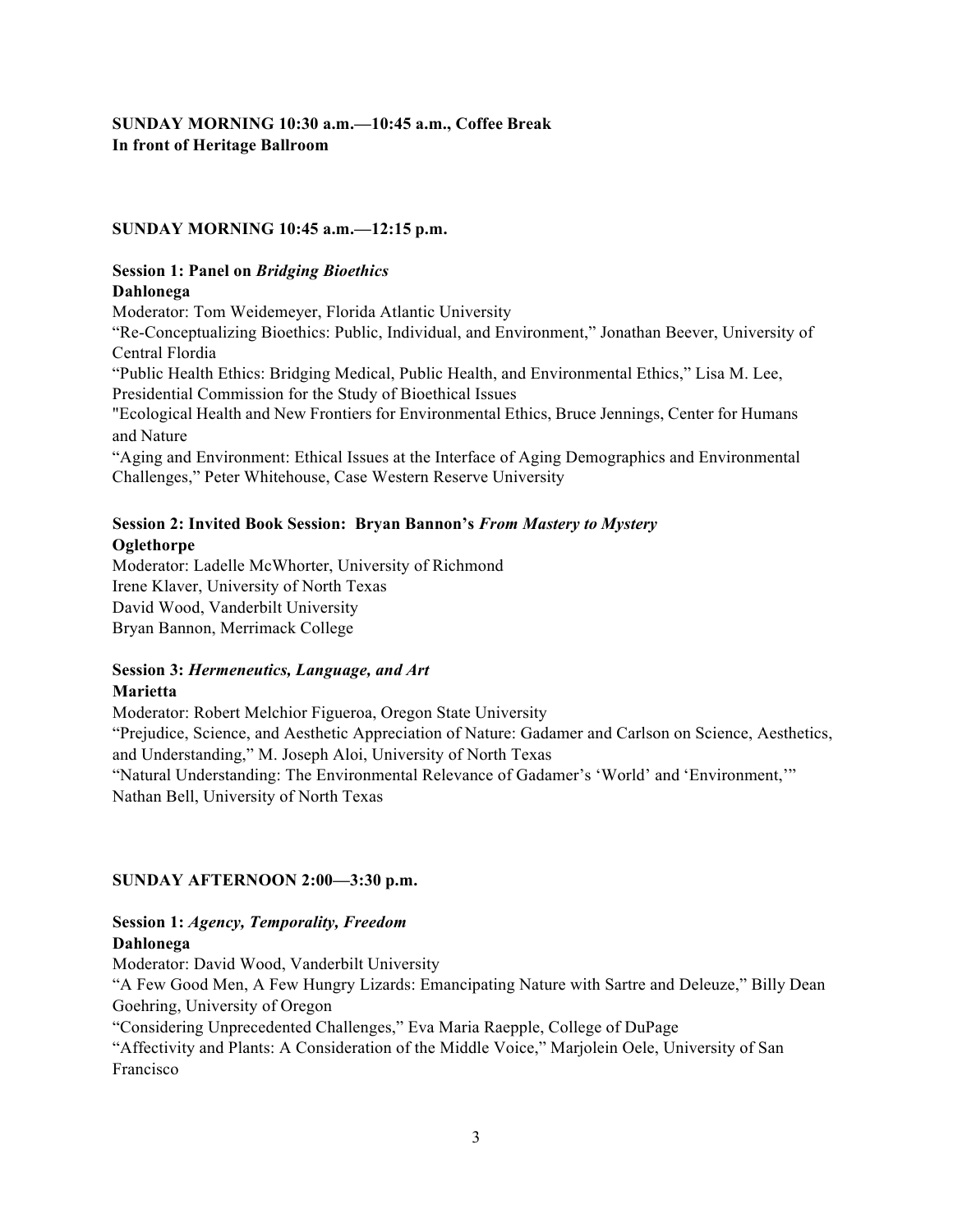# **Session 2: Invited Book Session: Cynthia Willett's** *Interspecies Ethics* **Oglethorpe**

Moderator: Margret Grebowicz, Goucher College Stephanie Jenkins, Oregon State University Cynthia Willett, Emory University \*Note: Rebekah Sinclair is unable to attend the conference.

# **Session 3:** *Vulnerability, Hospitality, and Gardens* **Marietta**

Moderator: Irene Klaver, University of North Texas

"Sovereignty, the Earth and an (In)Hospitable Future to Come," Blake Scott, Concordia University "Cultivating the Garden: Object-oriented Ontology and New Materialism as Environmental Philosophies," Brian Onishi, University of North Texas

# **SUNDAY AFTERNOON 3:30 p.m.—3:45 p.m., Coffee Break In front of Heritage Ballroom**

# **SUNDAY AFTERNOON 3:45 p.m.—5:15 p.m.**

# **Session 1:** *Rethinking Environmental Philosophy with Merleau-Ponty: Aesthetics, Imagination, Perception*

# **Dahlonega**

Moderator: Chaone Mallory, Villanova University "Intertwinings: Rethinking Environmental Ethics through Aesthetics with Merleau-Ponty," Joe Balay, Christopher Newport University "Modeling Environmental Imagination with Notions from Merleau-Ponty," Irene Klaver, University of North Texas

"Dogen and Leopold: Toward a New Ecology," Gerard Kuperus, University of San Francisco

# **Session 2: Panel on** *De/Naturalization and Biopolitics: Unsettling "Life Itself"* **Oglethorpe**

Moderator: Bryan Bannon, Merrimack College "If the Earth Should Turn Upon Herself: Irigaray and the 'New' Feminist Materialisms," Rachel Jones, George Mason University "Vulnerability and Elemental Difference," Emily Parker, Towson University "Queer Ethics as Geological Frottage: Rethinking Eros in Anthropocene Feminism," Lynne Huffer, Emory University

# **Session 3: Invited Session in Honor of David Seamon:** *25 Years of the Newsletter on Environmental and Architectural Phenomenology*

#### **Marietta**

Moderator: William Edelglass, Marlboro College Robert Mugerauer, University of Washington Dylan Trigg, University of Memphis David Seamon, Kansas State University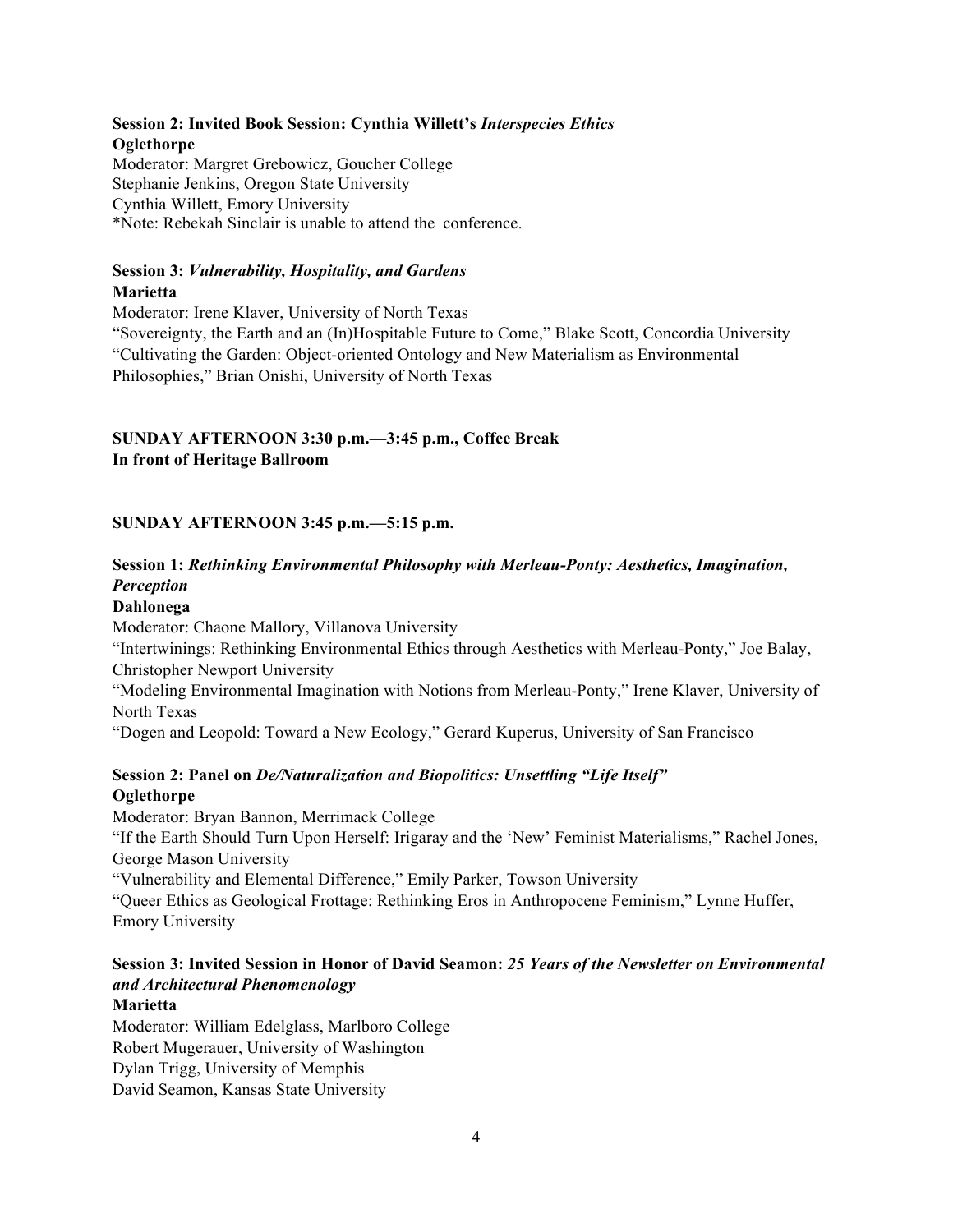### I**AEP BUSINESS MEETING Sunday 5:30 p.m. Dahlonega**

### **MONDAY, OCTOBER 12, 2015**

#### **MONDAY MORNING 9:00 a.m.—10:30 a.m.**

# **Session 1:** *Ethics of Food and Wine*

#### **Dahlonega**

Moderator: Barbara Muraca, Oregon State University

"Valorizing What is Natural," Kristina Gehrman, University of Tennessee

"Ecological Feminism, Food Ethics, and the Problem of Incorporation," Anne Portman, University of Georgia

"The Viticulture of Virtues: Organic, Biodynamic, and Sustainable," Julie Kuhlken, Misericordia University/Pedernales Cellars

#### **Session 2: Invited Session:** *Environmental Philosophy and Critical Disability Studies* **Oglethorpe**

Moderator: Steven Vogel, Denison University

"Rethinking the Land Ethic, Cripping Environmentalism," Kim Hall, Appalachian State University "Autism and Environmental Identity: Neurodiversity, Interspecies Empathy, and Environmental Justice," Robert Melchior Figueroa, Oregon State University

"Accessible Environments: Does Disability Studies Matter for Environmental Philosophy?" Stephanie Jenkins, Oregon State University

# **Session 3:** *New Perspectives on Aldo Leopold*

### **Marietta**

Moderator: Matthias Fritsch, Concordia University

"Aldo Leopold's Integrative and Mundane Phenomenology," Charles Brown, Emporia State University "Norton vs. Callicott on Interpreting Aldo Leopold: A Jamesian View," Piers Stephens, University of Georgia

#### **MONDAY MORNING 10:30 a.m.—10:45 a.m., Coffee Break In front of Heritage Ballroom**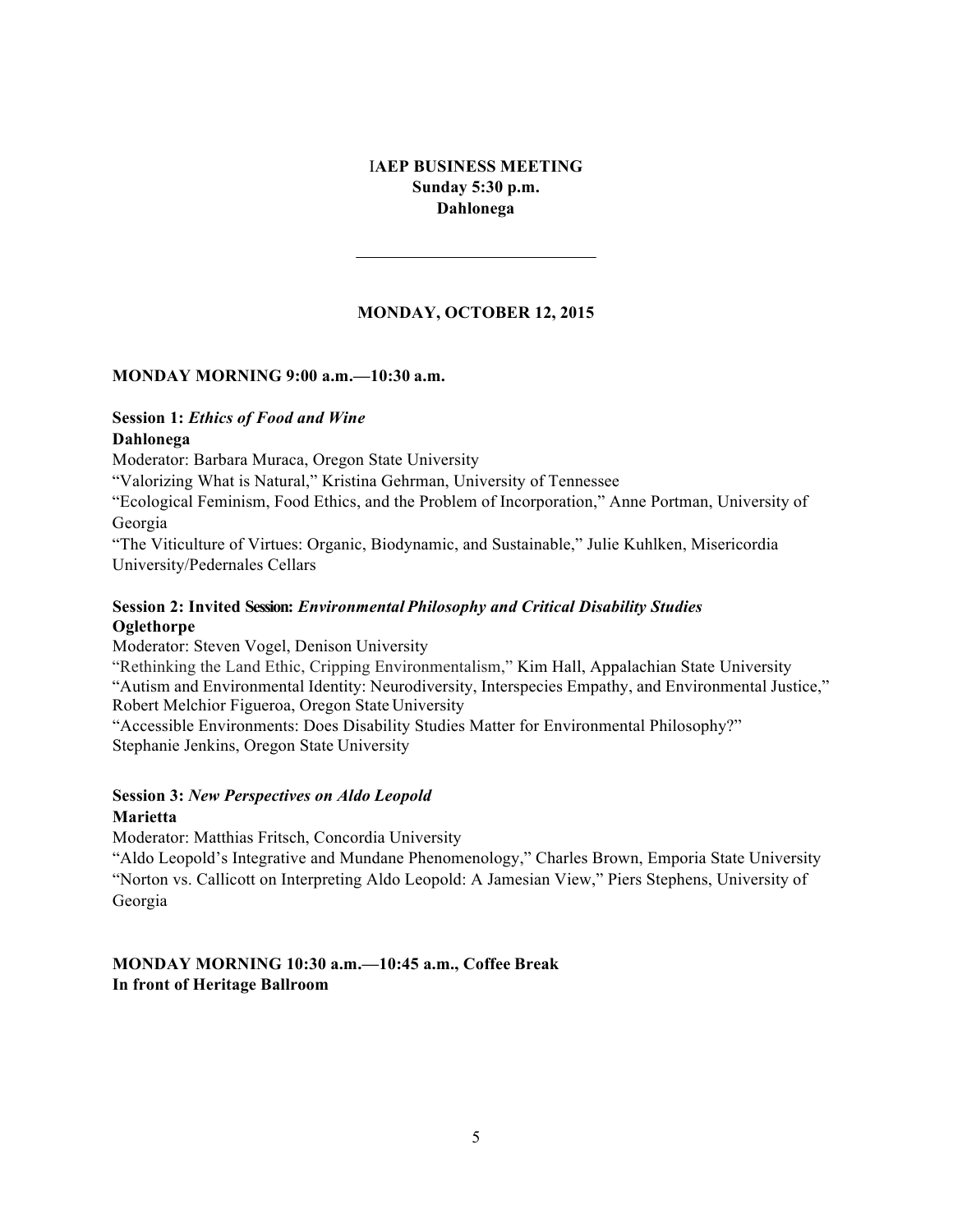### **MONDAY MORNING 10:45 a.m.—12:15 p.m.**

#### **Session 1:** *Reconsidering "Nature"* **Dahlonega**

Moderator: Steven Vogel, Denison University

"Critique, Myth, and the Hermeneutic of Nature," Bryan Smyth, University of Mississippi

"General Economy and Nature's Gift (Mauss, Bataille, Derrida)," Matthias Fritsch, Concordia University "Cinema as EcoDharma: *Spring, Summer, Fall, Winter…and Spring*," William Edelglass, Marlboro College

#### **Session 2: Panel on** *John P. Clark and* **The Impossible Community Oglethorpe**

Moderator: Barbara Muraca, Oregon State University

"Social *Ethos* and Value Theory in John Clark's Ecocommunitarian Anarchism," Keith Peterson, Colby College

"Ecofeminist Political Philosophy and Clark's *Impossible Community,*" Chaone Mallory, Villanova University

"'That which situates all situations': World, Ontology, and Realism at the Limits of *The Impossible Community,*" Rick Elmore, Appalachian State University Response, John Clark, Loyola University (Emeritus)

# **Session 3: Satellite Group Session: SOCIETY FOR NATURE, PHILOSOPHY AND RELIGION Marietta**

Moderator: James Hatley, Salisbury University

"Nature as Created Order in *The Brothers Karamazov,*" Bruce Foltz, Eckerd College

"Nature as a Manifestation of the Divine: The Divine Energies in Creation," David Bradshaw, University of Kentucky

# **MONDAY AFTERNOON 1:45 p.m.—3:15 p.m.**

# **Session 1:** *Ecology and Ethics*

# **Dahlonega**

Moderator: David Craig Alexander, University of Colorado (Denver) "Getting a Feel for Life: The Ethical Moment of a Subversive Subject," Jake Greear, Johns Hopkins University "The Concept of an Ecosystem," Darrell Arnold, St. Thomas University "Is Hans Jonas an Ecological Thinker?" Bob Sandmeyer, University of Kentucky

# **Session 2:** *Plants and Animals*

# **Oglethorpe**

Moderator: Piers Stephens, University of Georgia

"Synchronicity: An Ideal for an Interspecies Compositionist Ethics," Zachary Piso, Michigan State University

"The Displeasure in Meat: Vegetarianism, Moral Sentimentalism, and the Aesthetics of Disgust," Brendan Mahoney, University at Albany

"Ethical Extensionalism and Ontological Veganism," Jessica Polish, Vanderbilt University